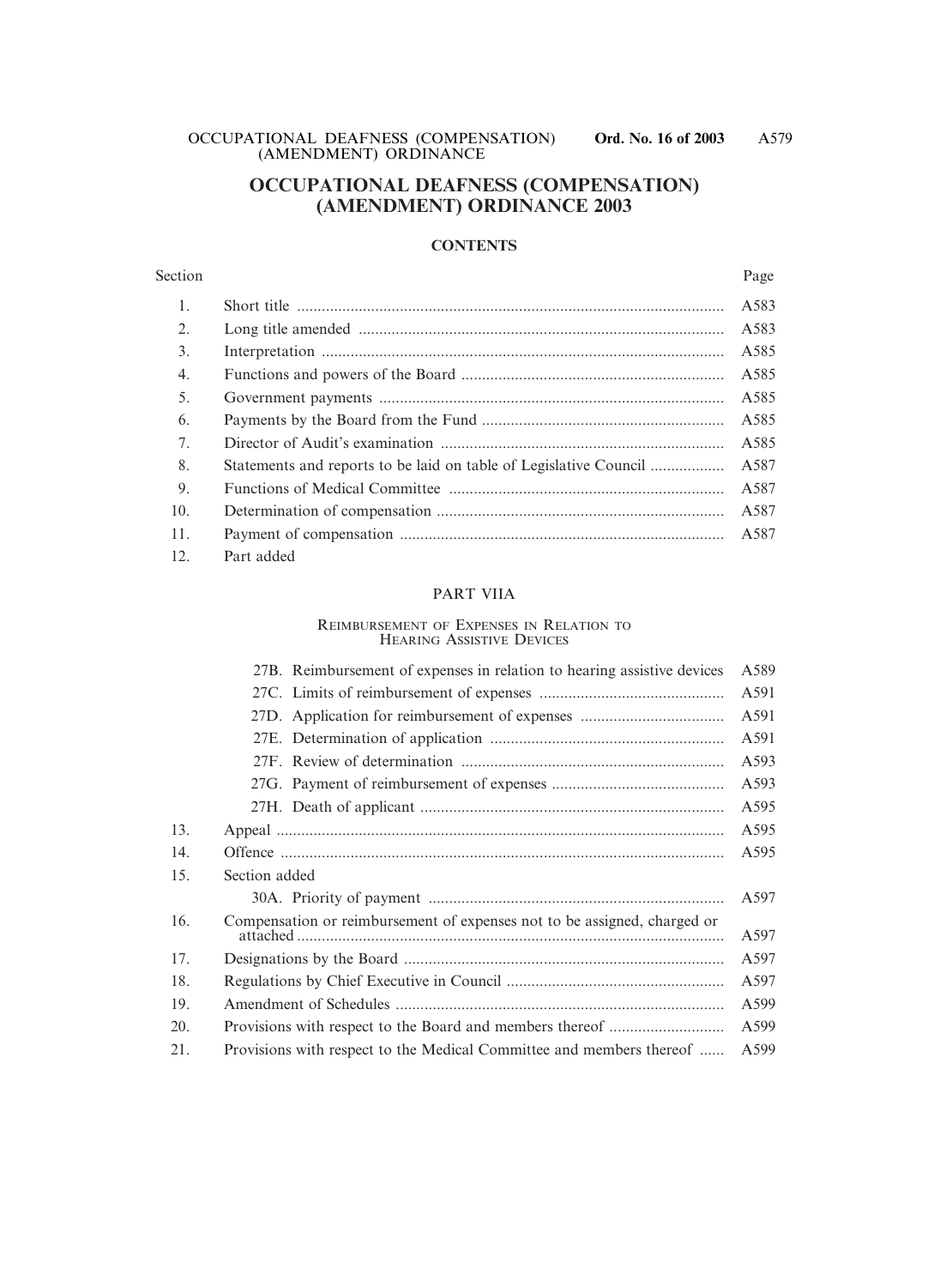#### OCCUPATIONAL DEAFNESS (COMPENSATION) **Ord. No. 16 of 2003** (AMENDMENT) ORDINANCE

| Section |                                                                             | Page             |  |  |  |  |
|---------|-----------------------------------------------------------------------------|------------------|--|--|--|--|
| 22.     | A599                                                                        |                  |  |  |  |  |
| 23.     | Schedule substituted                                                        |                  |  |  |  |  |
|         | Schedule 4 Percentage of permanent incapacity by reference to noise-induced | A603             |  |  |  |  |
| 24.     | A603                                                                        |                  |  |  |  |  |
| 25.     | Schedules 6 and 7 added                                                     |                  |  |  |  |  |
|         |                                                                             | A <sub>605</sub> |  |  |  |  |
|         |                                                                             | A605             |  |  |  |  |
| 26.     |                                                                             | A607             |  |  |  |  |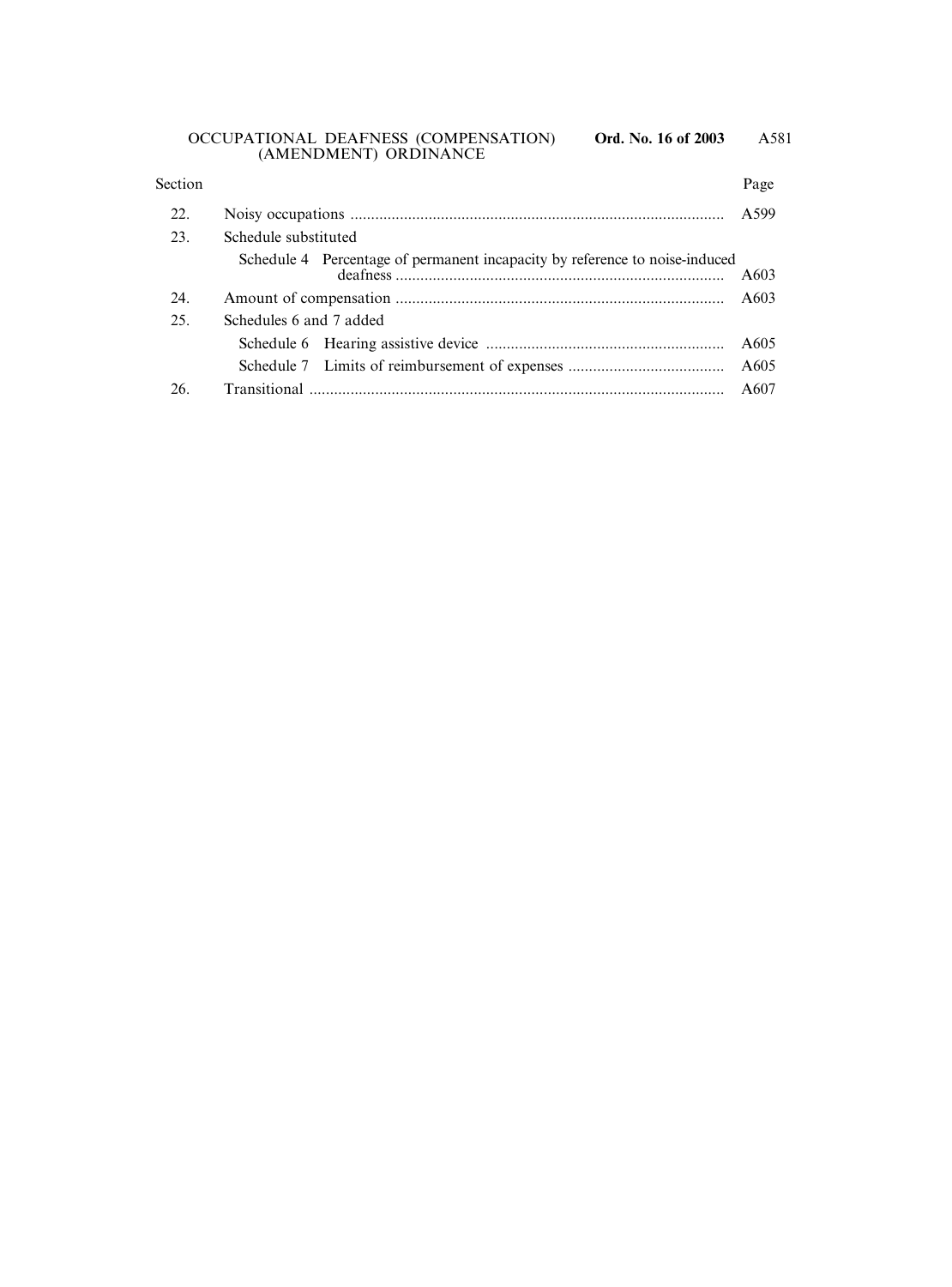# **HONG KONG SPECIAL ADMINISTRATIVE REGION**

ORDINANCE NO. 16 OF 2003



TUNG Chee-hwa Chief Executive 15 May 2003

- An Ordinance to amend the Occupational Deafness (Compensation) Ordinance to—
	- (*a*) amend the long title;
	- (*b*) provide for the reimbursement of expenses incurred in relation to hearing assistive devices;
	- (*c*) add 4 new noisy occupations;
	- (*d*) revise the scale of percentage of permanent incapacity prescribed by reference to noise-induced deafness;
	- (*e*) revise the maximum and minimum levels of compensation;
	- (*f*) disregard no-pay leave in the computation of a claimant's period of employment for the purpose of determining his earnings;
	- (*g*) empower the Occupational Deafness Compensation Board to conduct or finance programmes for the rehabilitation of persons suffering from noise-induced deafness by reason of employment;
	- (*h*) amend certain procedural requirements concerning the payment of compensation; and
	- (*i*) provide for related matters.

[16 May 2003]

Enacted by the Legislative Council.

## **1. Short title**

This Ordinance may be cited as the Occupational Deafness (Compensation) (Amendment) Ordinance 2003.

## **2. Long title amended**

The long title to the Occupational Deafness (Compensation) Ordinance (Cap. 469) is amended by adding "and other benefits" after "compensation".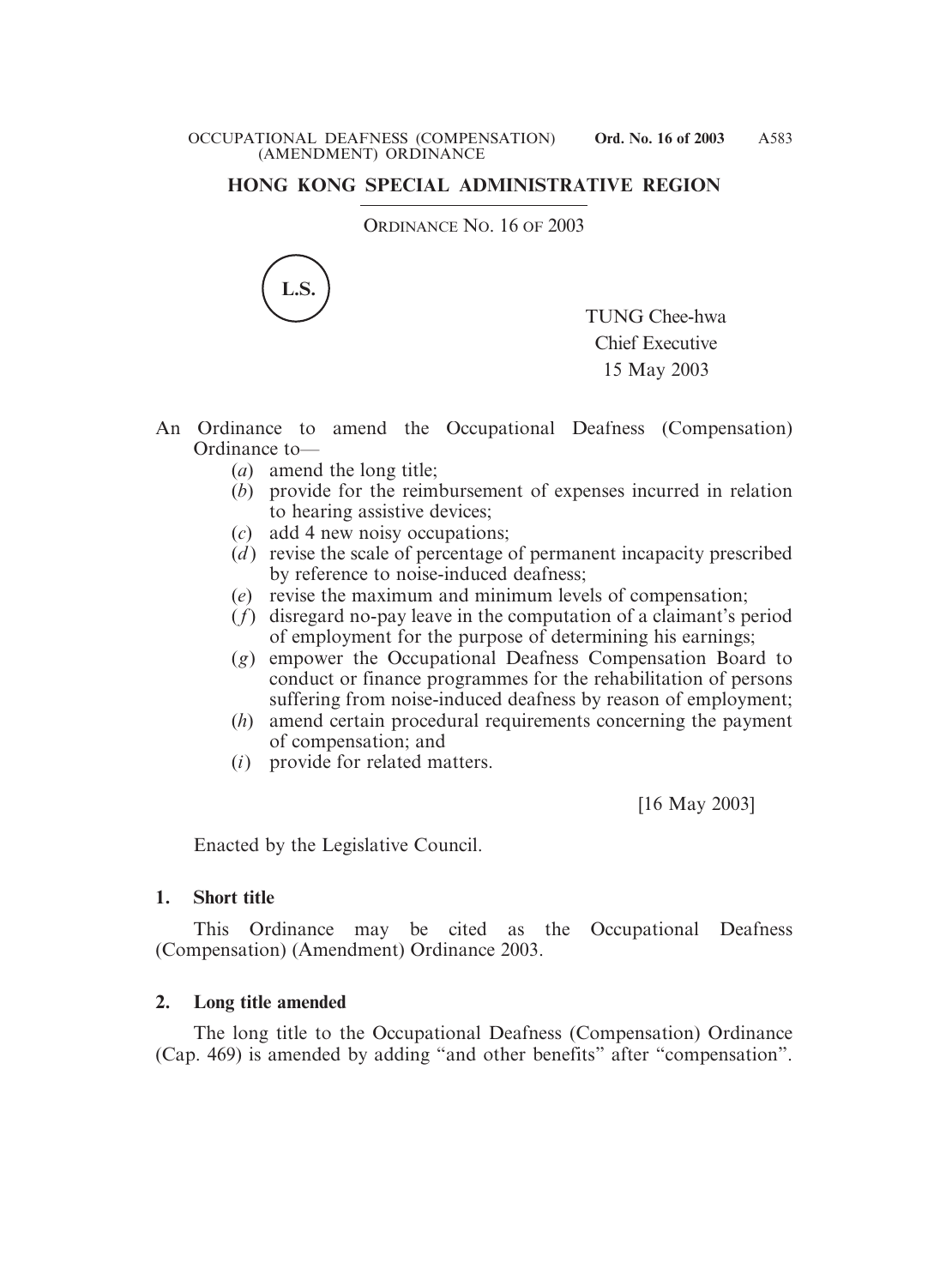## **3. Interpretation**

Section 2 is amended by adding—

- ""applicant" (申請人) means a person who makes an application for reimbursement of expenses under section 27D;
	- "discotheque" (的士高) means any premises used mainly for the purpose of carrying out an activity where—
		- (*a*) the main attribute of the activity is dancing by the persons participating in the activity;
		- (*b*) recorded music characterized by a heavy rhythmic element is provided for the activity; and
		- (*c*) the control or operation of a system for playing back and broadcasting the music referred to in paragraph (*b*) by a disc jockey forms part of the activity;

"hearing assistive device" (聽力輔助器具) means a device prescribed in Schedule 6 and any component or accessory of such device;

"reimbursement of expenses" (付還開支) means the reimbursement of any expenses under Part VIIA;".

# **4. Functions and powers of the Board**

Section 5(1) is amended—

- (*a*) in paragraph (*c*), by adding "or reimbursement of expenses" after "compensation";
- (*b*) in paragraph (*da*), by repealing "and" at the end;
- (*c*) by adding—
	- "(*db*) to conduct or finance programmes for the rehabilitation of persons suffering from noise-induced deafness by reason of employment; and".

# **5. Government payments**

Section 7(1) is amended by repealing "法局" and substituting "法會".

# **6. Payments by the Board from the Fund**

Section 8 is amended by adding— "(*aa*) reimbursement of expenses;".

# **7. Director of Audit**'**s examination**

Section 10(3) is amended by repealing "局" and substituting "會".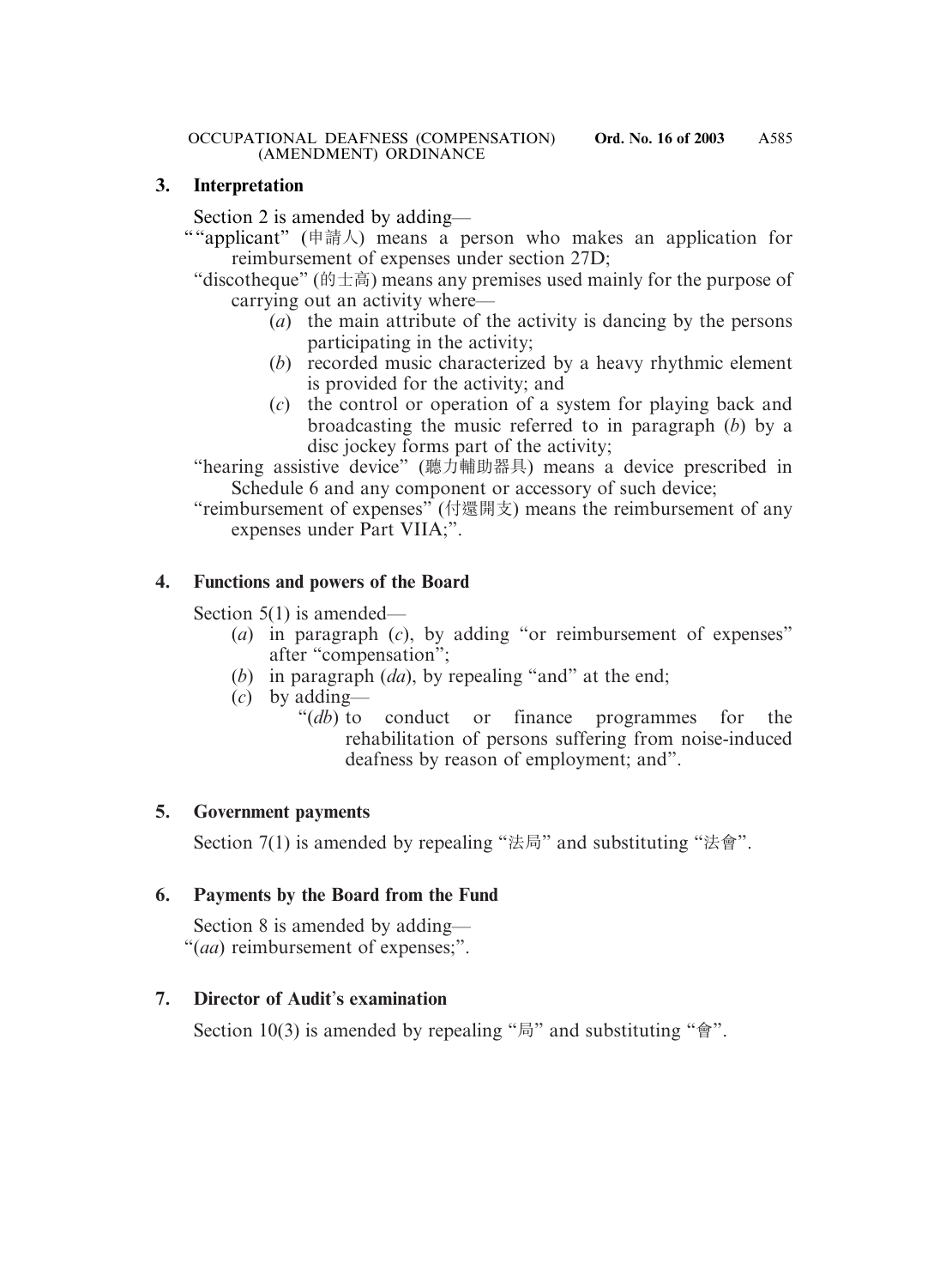## **8. Statements and reports to be laid on table of Legislative Council**

Section 11 is amended—

- (*a*) by repealing "Governor" where it twice appears and substituting "Chief Executive";
- (*b*) by repealing "法局" and substituting "法會".

# **9. Functions of Medical Committee**

Section 13 is amended—

- (*a*) in paragraph (*d* ), by repealing "; and" and substituting "or  $27E(3)(b)(i);$ ";
- (*b*) by adding—
	- "(*da*) to recommend to the Board categories of persons that may be designated under section 36(1)(*e*); and".

## **10. Determination of compensation**

Section 21 is amended by adding "as in force on the date of the determination of such amount, irrespective of the date of the application under section 15 to which the determination relates" after "5".

## **11. Payment of compensation**

Section 25 is amended—

- (*a*) in subsections (1) and (2), by repealing "subsection (7)" and substituting "section 30A";
- (*b*) by repealing subsection (3) and substituting—

"(3) Compensation that remains unpaid at the expiry of the period prescribed in subsection (1) or (2) shall carry simple interest as from the date of such expiry until such time as it is paid, calculated at the rate determined from time to time by the Chief Justice for the purposes of section  $49(1)(b)$  of the High Court Ordinance (Cap. 4).";

(*c*) by repealing subsections (4) to (8).

## **12. Part added**

The following is added—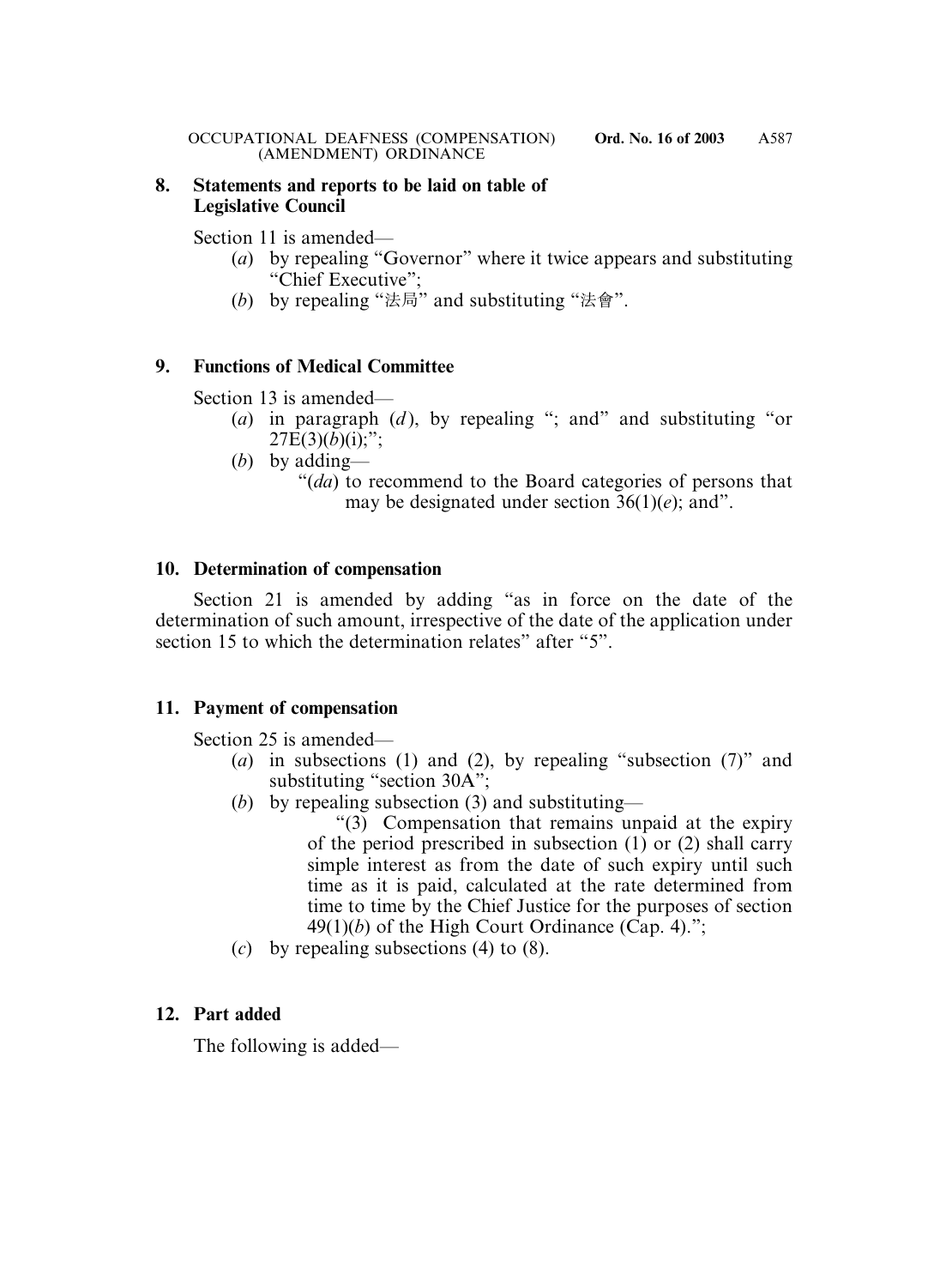## "PART VIIA

## REIMBURSEMENT OF EXPENSES IN RELATION TO HEARING ASSISTIVE DEVICES

### **27B. Reimbursement of expenses in relation to hearing assistive devices**

- (1) A person who—
	- (*a*) is entitled to compensation pursuant to a determination made under section 21;
	- (*b*) is entitled to compensation pursuant to a court order made under section 28; or
	- (*c*) has been paid by the Government a pension or gratuity under any Ordinance in consequence of incapacity resulting from noise-induced deafness which arose in the course of his employment,

may on application to the Board be reimbursed by the Board for any expenses he has reasonably incurred in the acquisition, fitting, repair or maintenance of a hearing assistive device used by him in connection with his noise-induced deafness.

(2) The following expenses are not reimbursable under subsection (1)—

- (*a*) expenses incurred before the date on which—
	- (i) a certificate was issued to the person under section  $24(1)$ ;
	- (ii) the court order referred to in subsection  $(1)(b)$  was made; or
	- (iii) any pension or gratuity referred to in subsection  $(1)(c)$ was first paid to him; and
- (*b*) expenses met by any grant, sponsorship or donation given to him by any person for the purpose of the acquisition, fitting, repair or maintenance of a hearing assistive device.

(3) Expenses incurred in relation to a hearing assistive device that is a hearing aid shall not be reimbursed under subsection (1) unless advice in writing indicating that the applicant reasonably requires the use of the hearing aid has been given by a person belonging to a category of persons designated under section 36(1)(*e*).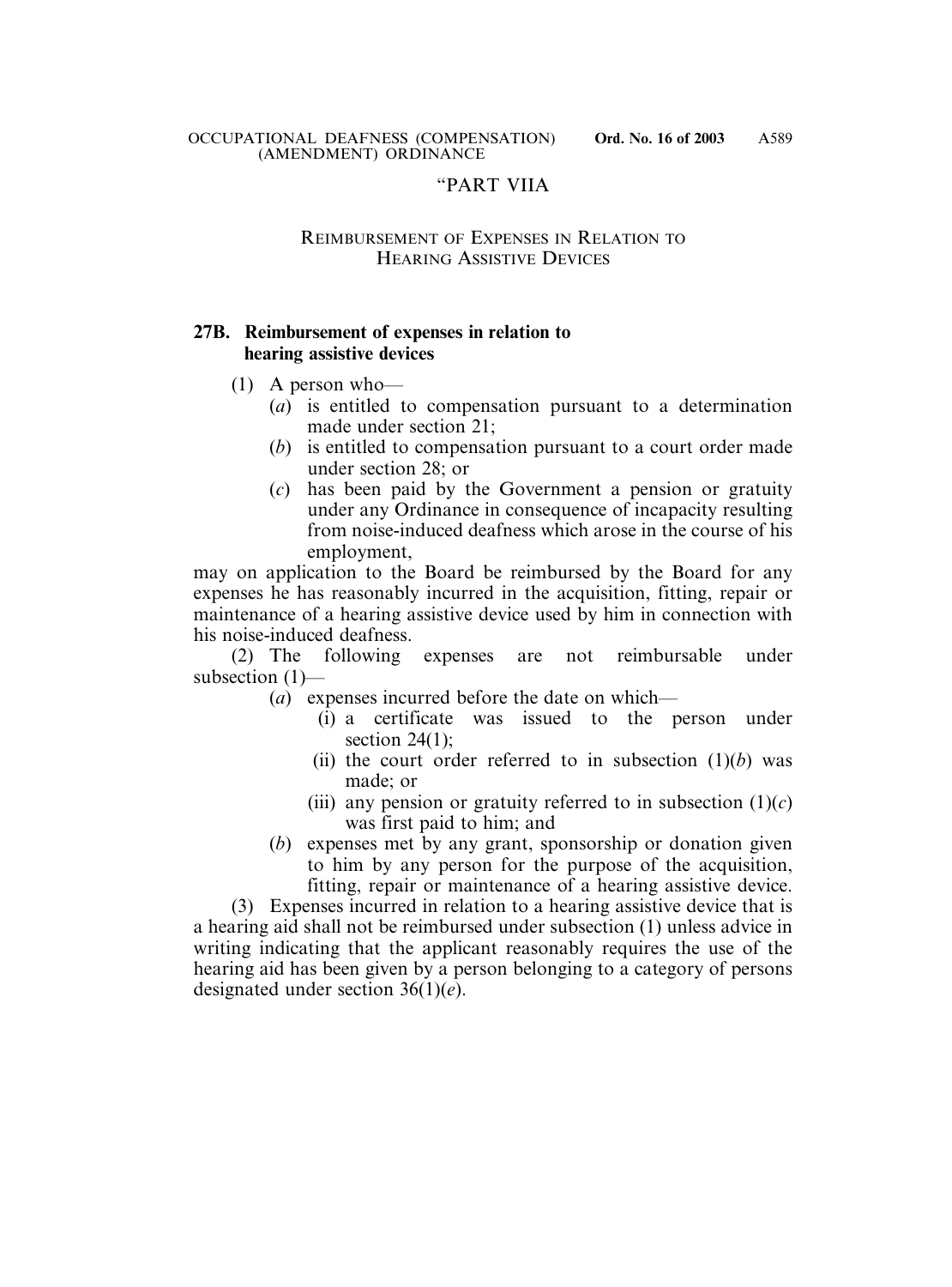#### **27C. Limits of reimbursement of expenses**

(1) The amount of expenses that may be reimbursed to an applicant for the first time in respect of an application under section 27D in relation to the acquisition and fitting of a hearing assistive device shall not exceed the amount prescribed for the purposes of this subsection in Schedule 7, as in force on the date of the determination by the Board under section 27E(1)(*b*) in respect of such application.

(2) The amount of expenses that may be reimbursed to an applicant shall not in aggregate exceed the amount prescribed for the purposes of this subsection in Schedule 7, as in force on the date of the first determination by the Board under section 27E(1)(*b*) in respect of the applicant.

## **27D. Application for reimbursement of expenses**

(1) An application for reimbursement of expenses shall be in a specified form and shall be made within a period of 12 months beginning on the date on which the expenses were incurred.

(2) An application made under subsection (1) shall be accompanied  $by-$ 

- (*a*) the original receipt issued in respect of the expenses to which the application relates; and
- (*b*) if the expenses relate to a hearing aid, the advice referred to in section 27B(3), unless the advice has already been sent to the Board.

## **27E. Determination of application**

(1) The Board shall consider any application made under section 27D, and shall determine in accordance with sections 27B, 27C and 27D—

- (*a*) whether or not the applicant is entitled to reimbursement of any expenses; and
- (*b*) if he is entitled to reimbursement of any expenses, the amount of that reimbursement.

(2) The Board shall by notice in writing inform an applicant of its determination under subsection (1).

(3) For the purposes of making a determination under subsection (1), the Board may—

> (*a*) require an applicant to undergo such test or examination as it considers necessary, at the cost of the Board;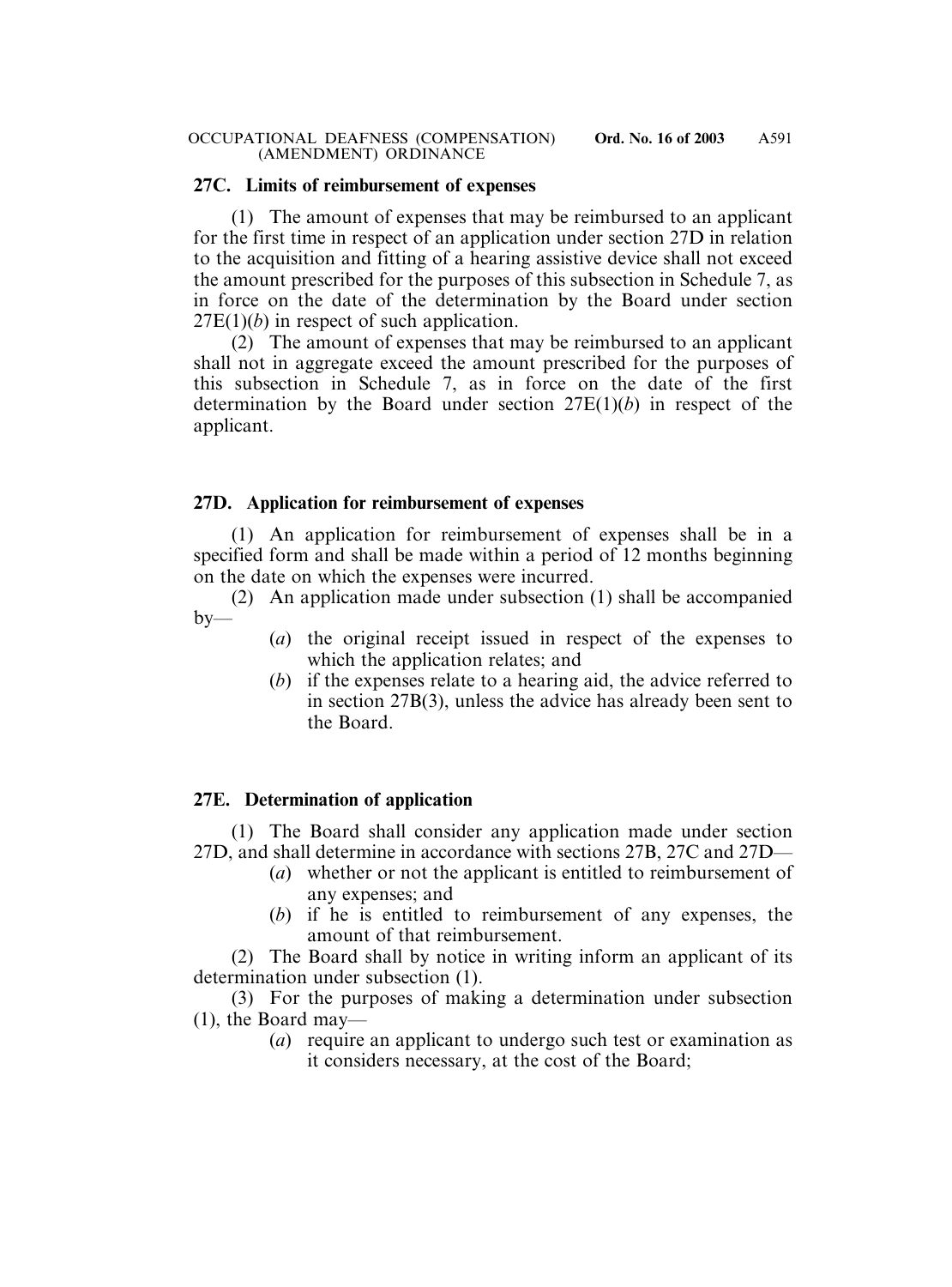- (*b*) refer any information relevant to an application to—
	- (i) the Medical Committee;
	- (ii) a designated medical practitioner; or
	- (iii) a person belonging to a category of persons designated under section 36(1)(*e*),

for advice as to whether the use by the applicant of the relevant hearing assistive device or the repair or maintenance of such device is or was reasonably required.

(4) Where an applicant fails without reasonable excuse to undergo a test or examination required under subsection  $(3)(a)$ , the Board may determine that he is not entitled to any reimbursement of expenses.

## **27F. Review of determination**

(1) An applicant in respect of whom a determination has been made under section 27E(1) may request the Board to review the determination.

- (2) A request under subsection (1) shall—
	- (*a*) be in writing;
	- (*b*) be sent to the Board within a period of 14 days beginning on the date of the notice issued to him under section 27E(2); and
	- (*c*) state the reasons for requesting the review.

(3) The Board may, if it thinks fit, extend the time limit mentioned in subsection  $(2)(b)$ .

(4) Upon receipt of a request under subsection (1), the Board shall review its determination and may, after the review, confirm, vary or reverse the determination.

(5) The Board shall by notice in writing inform the applicant of the result of its review.

(6) No request for review shall be made under subsection (1) in respect of any amount of reimbursement of expenses the payment of which has been made by the Board and received by the applicant.

## **27G. Payment of reimbursement of expenses**

(1) Subject to section 30A, where an applicant is entitled to any amount pursuant to a determination made under section 27E(1)(*b*), the Board shall pay the amount to the applicant within a period of 21 days beginning on the date of the notice issued to him under section 27E(2).

(2) Where a request has been made for the review of a determination of the Board under section 27F(1), subsection(1) shall not apply in respect of any amount payable under the determination.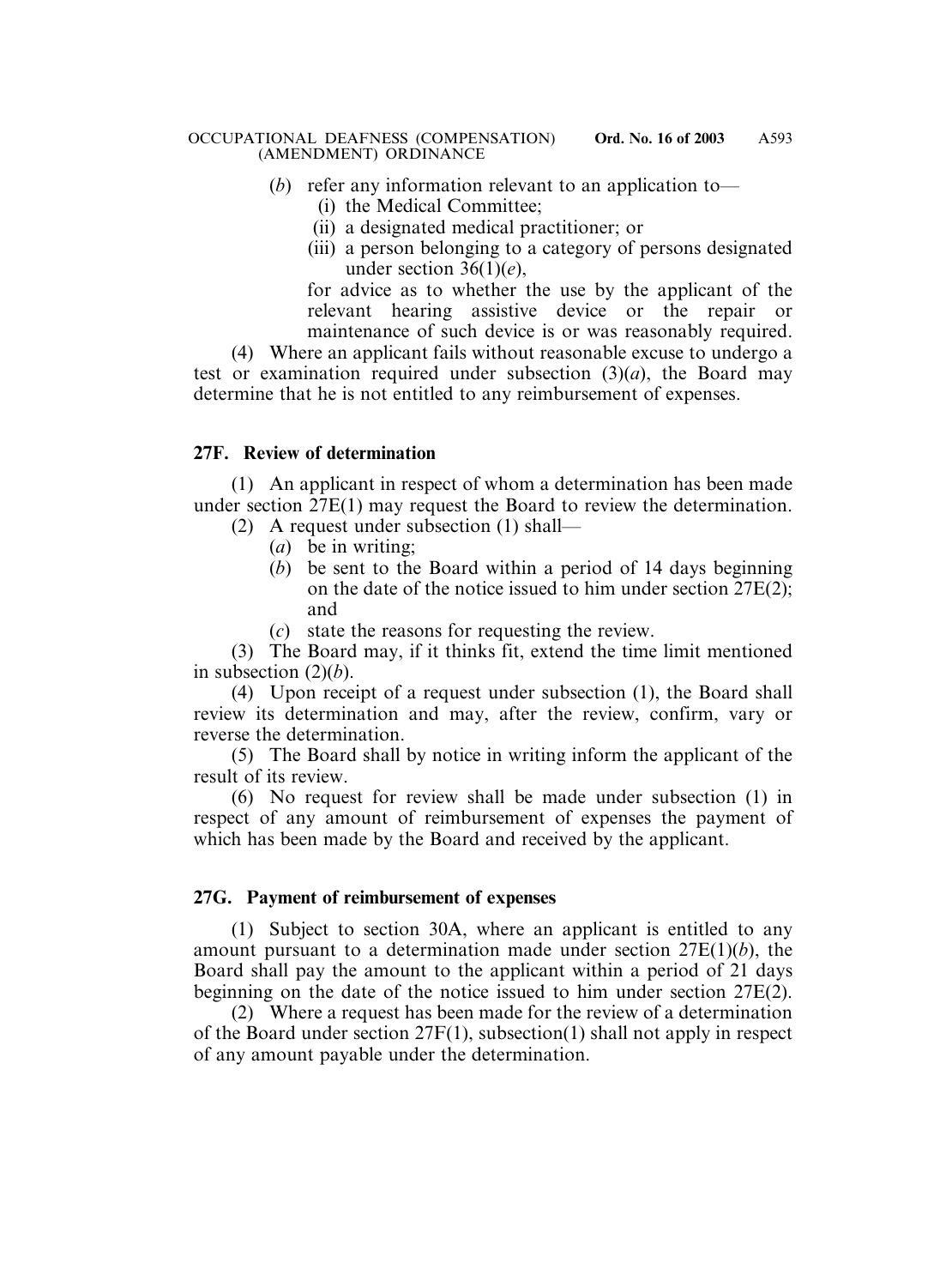(3) Subject to section 30A, any amount payable to an applicant at the conclusion of a review shall be paid within a period of 21 days beginning on the date of the notice issued under section 27F(5).

(4) Any amount of reimbursement of expenses that remains unpaid at the expiry of the period prescribed in subsection (1) or (3) shall carry simple interest as from the date of such expiry until such time as it is paid, calculated at the rate determined from time to time by the Chief Justice for the purposes of section  $49(1)(b)$  of the High Court Ordinance (Cap. 4).

#### **27H. Death of applicant**

Where an applicant to whom any amount is payable pursuant to a notice issued under section 27E(2) or 27F(5) dies before the amount is paid to him, that amount shall be payable to his estate.".

## **13. Appeal**

Section 28 is amended—

(*a*) by adding—

"(1A) An applicant who is dissatisfied with the result of a review conducted under section 27F(4) may appeal to the District Court.":

(*b*) in subsection (2), by repealing everything after "months from" and substituting "the date of the written result of review issued under section 23(2), or of the certificate issued under section 24(3) or of the notice issued under section 27F(5) (as the case may be).".

## **14. Offence**

Section 30(1) is amended by adding "or reimbursement of expenses" after "compensation".

# **15. Section added**

The following is added—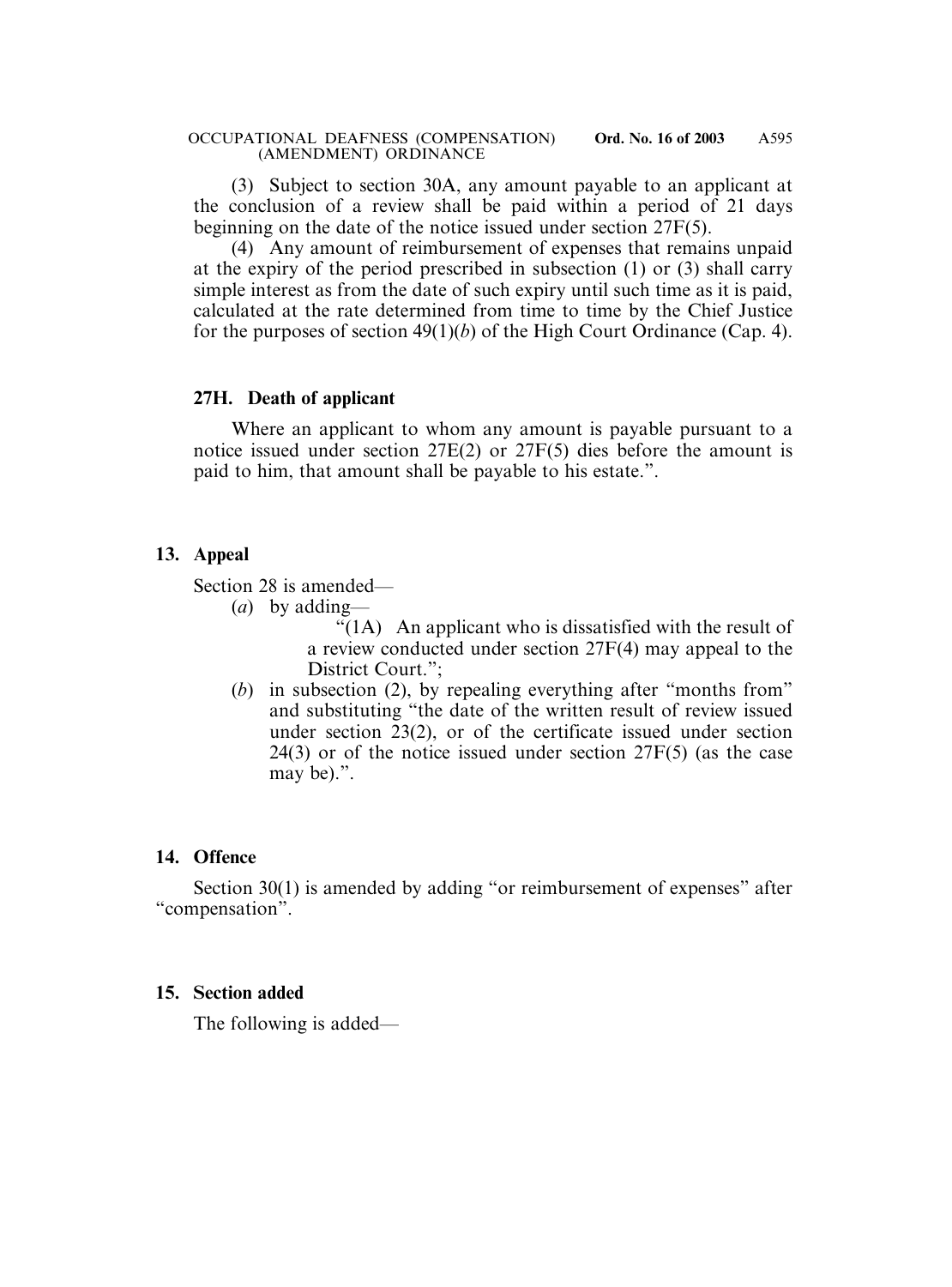### "**30A. Priority of payment**

(1) If in the opinion of the Board, the available funds of the Fund are insufficient to pay all amounts of compensation and reimbursement of expenses within the periods prescribed for their payment, the Board shall apply the available funds in payment of the compensation and reimbursement of expenses in order of priority of the dates of the certificates or notices issued under section 24(1), 24(3), 27E(2) or 27F(5) (as the case may be).

(2) Where the dates of any 2 or more certificates or notices referred to in subsection (1) are the same, the order of priority of payment for the purposes of that subsection is to be determined by reference to the dates of birth of the relevant claimants or applicants, with the amount payable in relation to the claimant or applicant who was born earlier being paid first.

(3) Where the Board has come to the opinion described in subsection (1), it shall attach to any certificate or notice referred to in that subsection a statement indicating that the compensation or reimbursement of expenses to which the certificate or notice relates is payable in the manner described in subsections (1) and (2).".

# **16. Compensation or reimbursement of expenses not to be assigned, charged or attached**

Section 32 is amended by adding "or reimbursement of expenses" after "compensation" where it twice appears.

# **17. Designations by the Board**

Section 36(1) is amended—

- (*a*) in paragraph (*d* ), by repealing the full stop and substituting a semicolon;
- (*b*) by adding—
	- "(*e*) the categories of persons who may give an advice under section 27B(3) or 27E(3)(*b*)(iii).".

# **18. Regulations by Chief Executive in Council**

Section 37 is amended by repealing "Governor" and substituting "Chief Executive".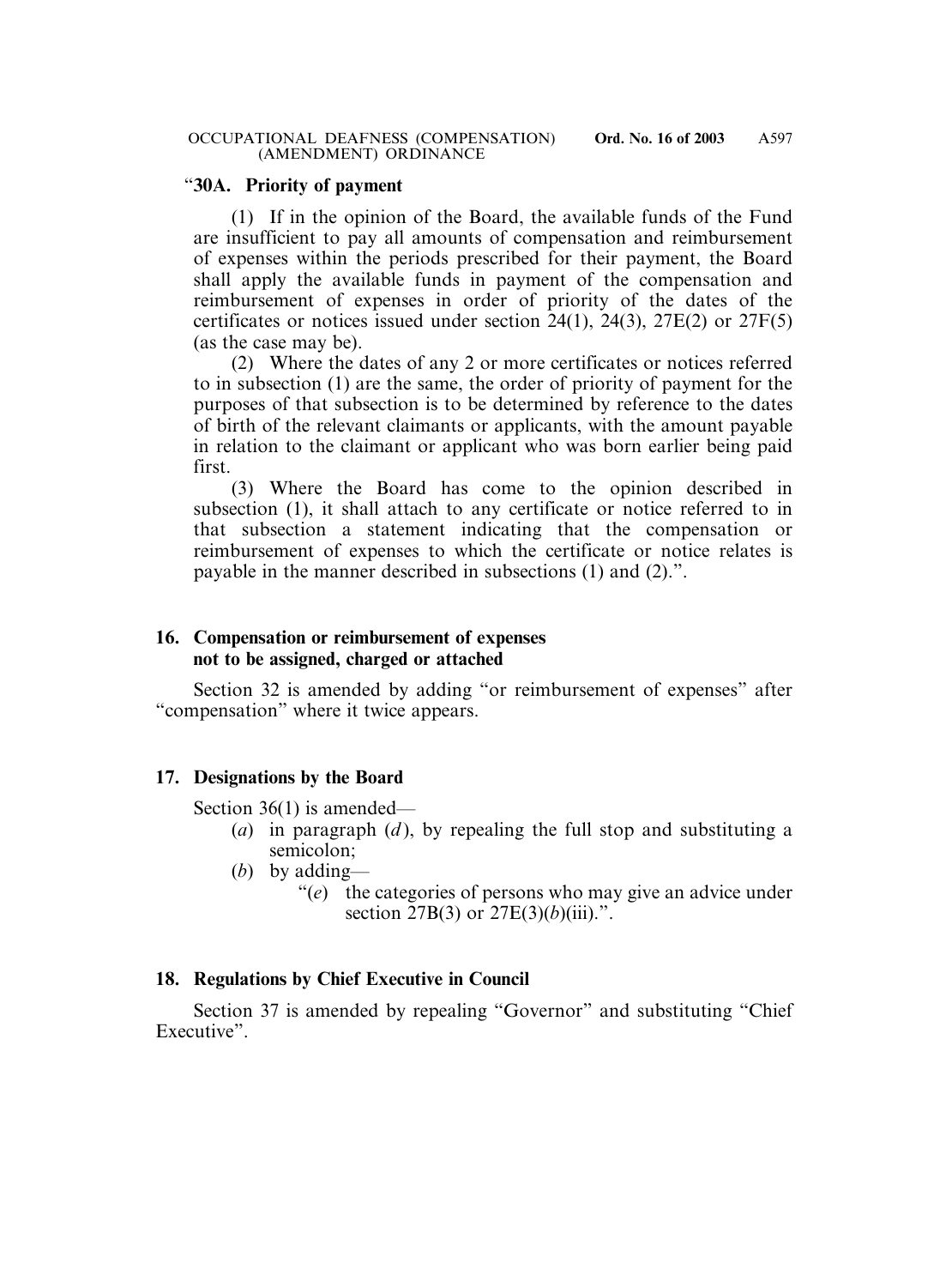## **19. Amendment of Schedules**

Section 39 is amended—

- (*a*) in subsection (1), by repealing "Governor" and substituting "Chief Executive";
- (*b*) in subsection (2)—
	- (i) by repealing "and  $5$ " and substituting ", 5 and  $7$ ";
	- (ii) by repealing "局" and substituting "會";
- (*c*) by adding—

 $\sqrt{3}$ ) The Secretary may, by notice in the Gazette, amend Schedule 6.".

# **20. Provisions with respect to the Board and members thereof**

Schedule 1 is amended—

- (*a*) in section 3(1), by repealing "Governor" wherever it appears and substituting "Chief Executive";
- (*b*) in section 3(3), by repealing "Governor" and substituting "Chief Executive":
- (*c*) in section 4(2), by repealing "Governor" where it twice appears and substituting "Chief Executive";
- (*d*) in section 4(3), by repealing "Governor" and substituting "Chief Executive":
- (*e*) in section 4(4), by repealing "Governor" and substituting "Chief Executive":
- (*f*) in section 5, by repealing "Governor" wherever it appears and substituting "Chief Executive".

## **21. Provisions with respect to the Medical Committee and members thereof**

Schedule 2 is amended, in section  $1(1)(e)$ , by repealing " $\frac{8}{3}$ " and substituting "力".

# **22. Noisy occupations**

Schedule 3 is amended—

- (*a*) in paragraph  $(x)$ , by repealing "or" at the end;
- (*b*) in paragraph (*y*), by repealing the full stop and substituting a semicolon;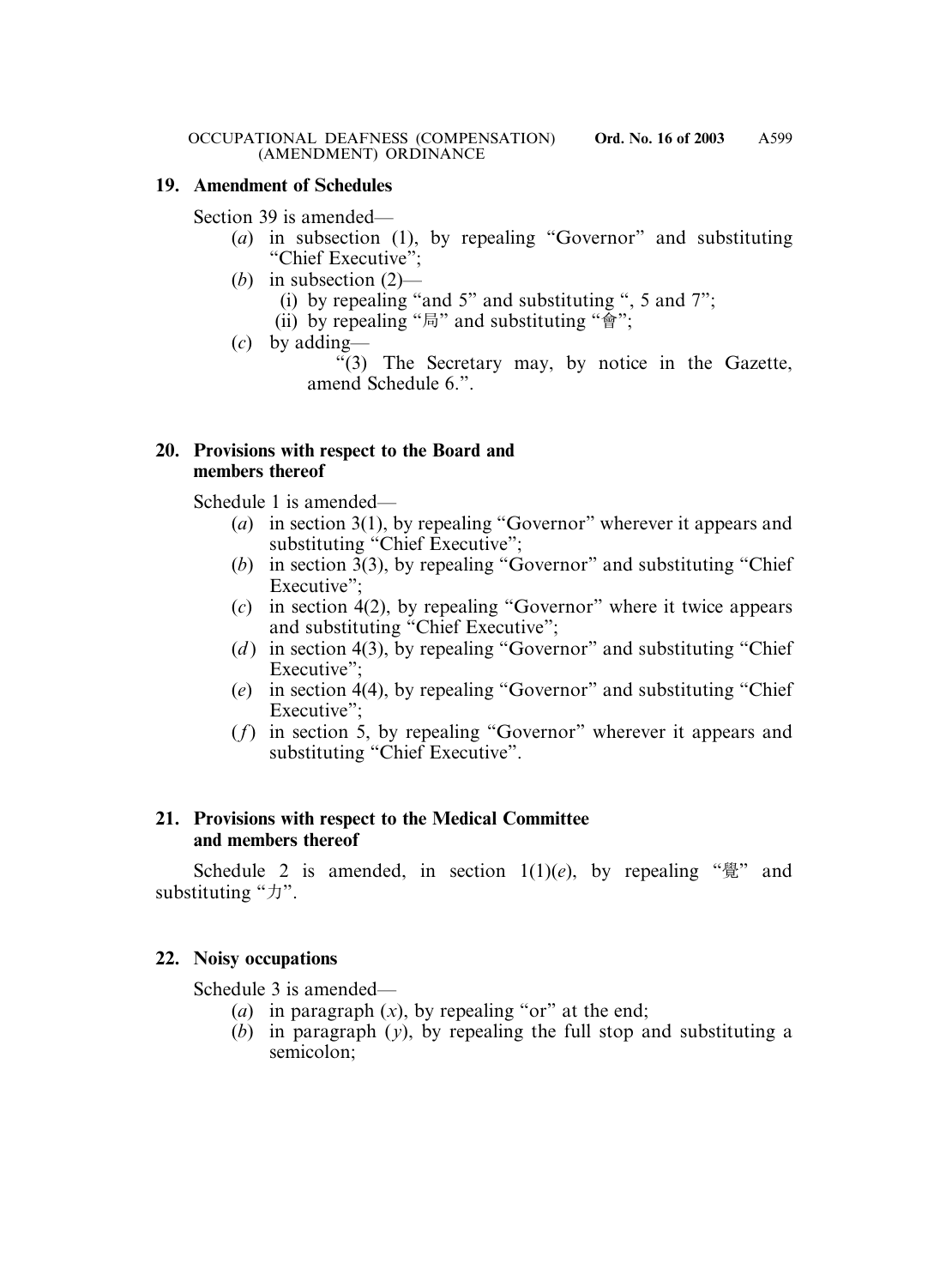- (*c*) by adding—
	- "(*z*) work wholly or mainly in the immediate vicinity of a place where the electric stunning of pigs for the purpose of slaughter takes place;
	- (*za*) playing mahjong (as the main duty) inside a mahjong parlour licensed under section 22(1)(*b*) of the Gambling Ordinance (Cap. 148);
	- (*zb*) preparing or serving drinks (as the main duty) in the immediate vicinity of the dancing area of a discotheque; or
	- (*zc*) controlling or operating a system for playing back and broadcasting recorded music in a discotheque.".

# **23. Schedule substituted**

Schedule 4 is repealed and the following substituted—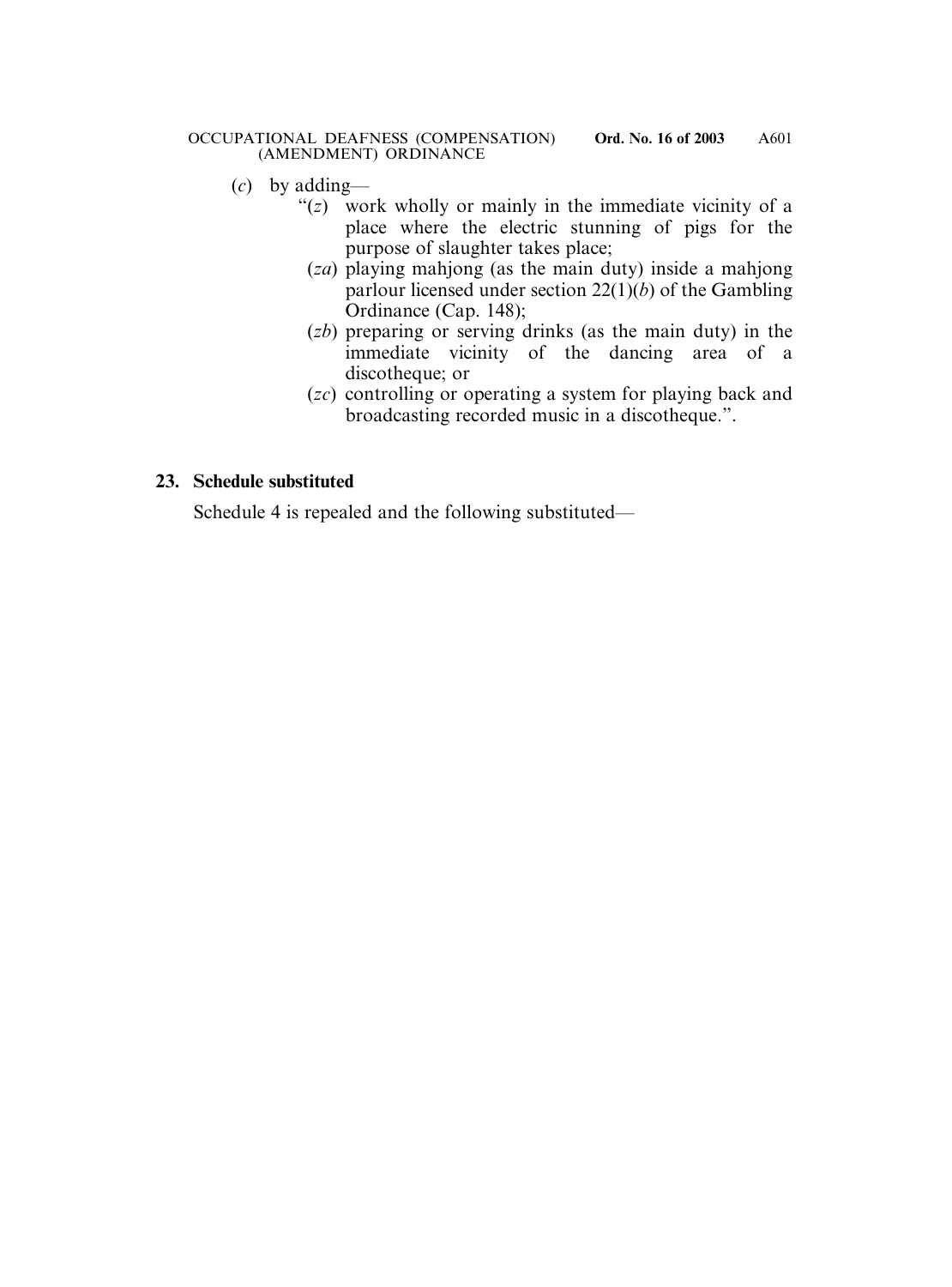#### "SCHEDULE 4 [ss. 20, 39 & 48]

| Average<br>hearing<br>$loss$ (d $\bar{B}$ ) at<br>$1, 2, 3$ kHz<br>frequencies as<br>determined<br>by the Board<br>Percentage<br>of permanent<br>incapacity<br>Average<br>hearing loss<br>(dB) at 1, 2, 3 kHz<br>frequencies as<br>determined by the<br><b>Board</b> |                       | <b>FOR BETTER EAR</b>                 |                                     |                                     |                            |                                      |                   |                                       |                   |                                      |                   |                               |
|----------------------------------------------------------------------------------------------------------------------------------------------------------------------------------------------------------------------------------------------------------------------|-----------------------|---------------------------------------|-------------------------------------|-------------------------------------|----------------------------|--------------------------------------|-------------------|---------------------------------------|-------------------|--------------------------------------|-------------------|-------------------------------|
|                                                                                                                                                                                                                                                                      |                       |                                       |                                     |                                     |                            |                                      |                   |                                       |                   |                                      |                   |                               |
|                                                                                                                                                                                                                                                                      |                       | $\overline{AB}$<br>$40$ to below $45$ | $\overline{a}$<br>50<br>45 to below | $\overline{a}$<br>55<br>50 to below | $\rm dB$<br>55 to below 60 | $\overline{a}$<br>$60$ to below $65$ | 65 to below 70 dB | $\overline{AB}$<br>$70$ to below $75$ | 75 to below 80 dB | $\overline{AB}$<br>85<br>80 to below | 85 to below 90 dB | dB or above<br>$\overline{6}$ |
|                                                                                                                                                                                                                                                                      |                       | $\frac{0}{0}$                         | $\frac{0}{0}$                       | $\frac{0}{0}$                       | $\frac{0}{0}$              | $\frac{0}{0}$                        | $\frac{0}{0}$     | $\frac{0}{0}$                         | $\frac{0}{0}$     | $\frac{0}{0}$                        | $\frac{0}{0}$     | $\frac{0}{0}$                 |
|                                                                                                                                                                                                                                                                      | 40 to below 45 dB     | 1                                     |                                     |                                     |                            |                                      |                   |                                       |                   |                                      |                   |                               |
|                                                                                                                                                                                                                                                                      | 45 to below 50 dB     | $\overline{2}$                        | 5                                   |                                     |                            |                                      |                   |                                       |                   |                                      |                   |                               |
|                                                                                                                                                                                                                                                                      | 50 to below 55 dB     | $\mathcal{E}$                         | 6                                   | 10                                  |                            |                                      |                   |                                       |                   |                                      |                   |                               |
| FOR WORSE EAR                                                                                                                                                                                                                                                        | 55 to below 60 dB     | 4                                     | $\overline{7}$                      | 11                                  | 15                         |                                      |                   |                                       |                   |                                      |                   |                               |
|                                                                                                                                                                                                                                                                      | $60$ to below $65$ dB | 5                                     | 8                                   | 12                                  | 16                         | 20                                   |                   |                                       |                   |                                      |                   |                               |
|                                                                                                                                                                                                                                                                      | 65 to below 70 dB     | 6                                     | 9                                   | 13                                  | 17                         | 21                                   | 25                |                                       |                   |                                      |                   |                               |
|                                                                                                                                                                                                                                                                      | 70 to below 75 dB     | 7                                     | 10                                  | 14                                  | 18                         | 22                                   | 26                | 30                                    |                   |                                      |                   |                               |
|                                                                                                                                                                                                                                                                      | 75 to below 80 dB     | 8                                     | 11                                  | 15                                  | 19                         | 23                                   | 27                | 31                                    | 35                |                                      |                   |                               |
|                                                                                                                                                                                                                                                                      | 80 to below 85 dB     | 9                                     | 13                                  | 17                                  | 21                         | 25                                   | 29                | 33                                    | 37                | 43                                   |                   |                               |
|                                                                                                                                                                                                                                                                      | 85 to below 90 dB     | 11                                    | 14                                  | 18                                  | 22                         | 26                                   | 30                | 34                                    | 38                | 45                                   | 51                |                               |
|                                                                                                                                                                                                                                                                      | 90 dB or above        | 13                                    | 16                                  | 20                                  | 24                         | 28                                   | 32                | 36                                    | 40                | 46                                   | 53                | 60                            |

#### PERCENTAGE OF PERMANENT INCAPACITY BY REFERENCE TO NOISE-INDUCED DEAFNESS

# **24. Amount of compensation**

Schedule 5 is amended—

- (*a*) in section 1(*a*)(ii), by repealing "248,000" and substituting "341,000":
- (*b*) in section 1(*b*), by repealing Table 2 and substituting—

A603

 $"$  .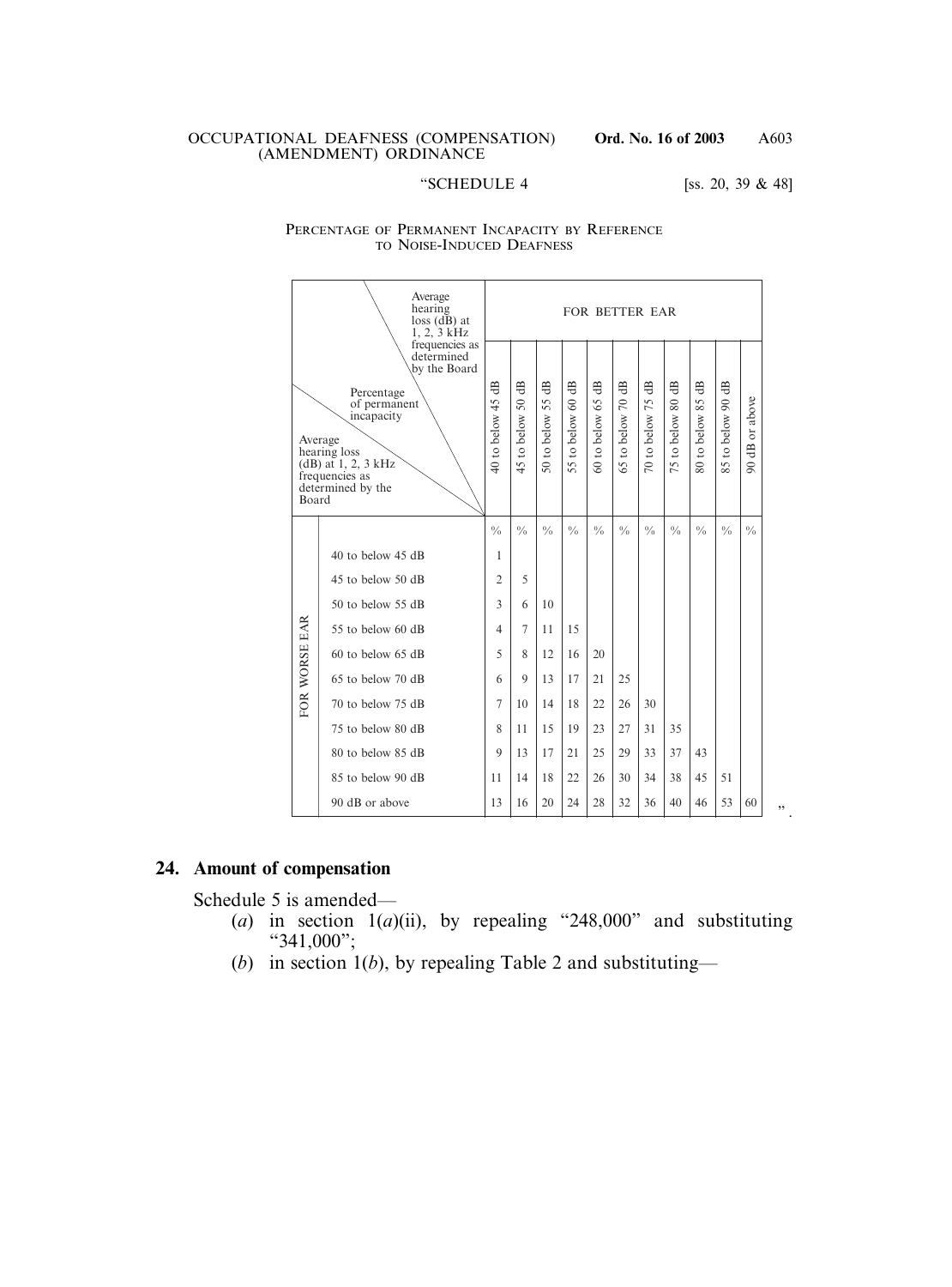#### "TABLE 2

| Age                | Sum             |  |  |  |  |
|--------------------|-----------------|--|--|--|--|
| under 40           | \$2,016,000     |  |  |  |  |
| $40$ to under $56$ | \$1,512,000     |  |  |  |  |
| 56 and above       | $$1,008,000$ "; |  |  |  |  |
|                    |                 |  |  |  |  |

- (*c*) in section 3B—
	- (i) in paragraph  $(b)$ , by repealing "or" at the end;
	- (ii) in paragraph (*c*), by repealing the comma and substituting a semicolon;
	- (iii) by adding—
		- " $(d)$  the claimant's having obtained his employer's consent to the absence subject to a condition that no earnings are accrued for the claimant during such absence,".

#### **25. Schedules 6 and 7 added**

The following are added—

#### "SCHEDULE  $6$  [ss. 2 & 39]

#### HEARING ASSISTIVE DEVICE

- 1. Hearing aid.
- 2. Telephone amplifier specially designed for use by persons with hearing difficulty.
- 3. Desktop telephone with flashing light or other visual device to indicate ringing.

4. Any device the use of which by a person suffering from noise-induced deafness is determined by the Board, upon the advice of the Medical Committee, to be reasonably necessary in connection with such deafness.

#### SCHEDULE 7 [SS. 27C & 39]

——————————

#### LIMITS OF REIMBURSEMENT OF EXPENSES

- 1. The amount prescribed for the purposes of section 27C(1) is \$9,000.
- 2. The amount prescribed for the purposes of section 27C(2) is \$18,000.".